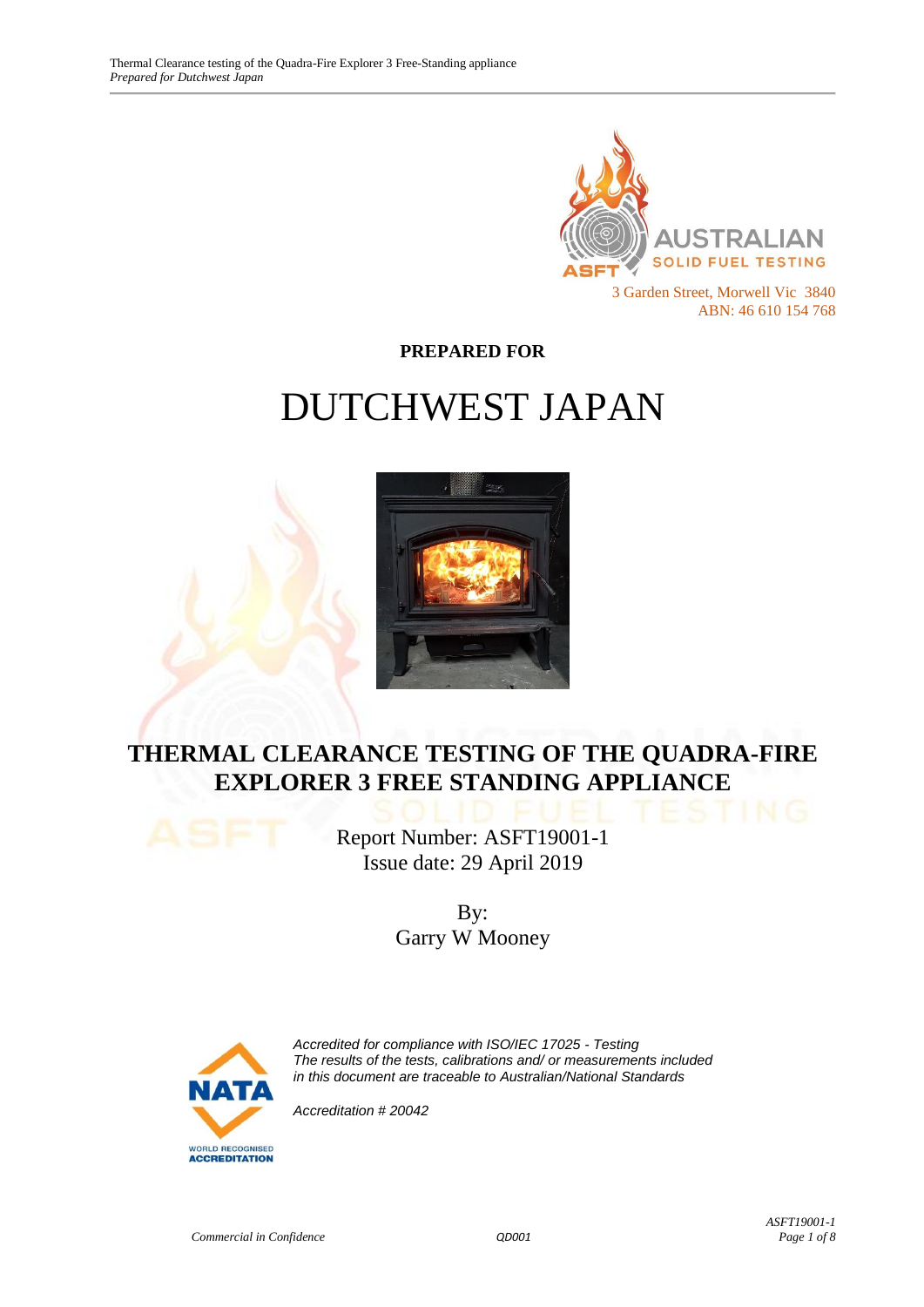#### **Report Distribution**

**Dutchwest Japan** Obihiro, hokkaido Japan

Mr Brendan Creamer

ASFT Report Archive

#### **Revision Details**

| <b>Revision</b> | Date       | <b>Comments</b>                                                             |
|-----------------|------------|-----------------------------------------------------------------------------|
|                 | 10/01/2019 | Preliminary report – awaiting payment and engineering drawings of appliance |
|                 | 29/04/2019 | Issue of NATA endorsed report                                               |

#### **Disclaimer**

This Report is intended only for the use of the individual or entity named above (Intended Recipient). ASFT is not liable to the Intended Recipient in respect of any loss, damage, cost or expense suffered as a result of reliance on the information contained in this Report or any actions taken or not taken on the basis of this Report. In particular, results presented in this Report relate exclusively to the samples selected by the Intended Recipient and no responsibility is taken for the representativeness of these samples.

QD-001 Copyright © 2019 ASFT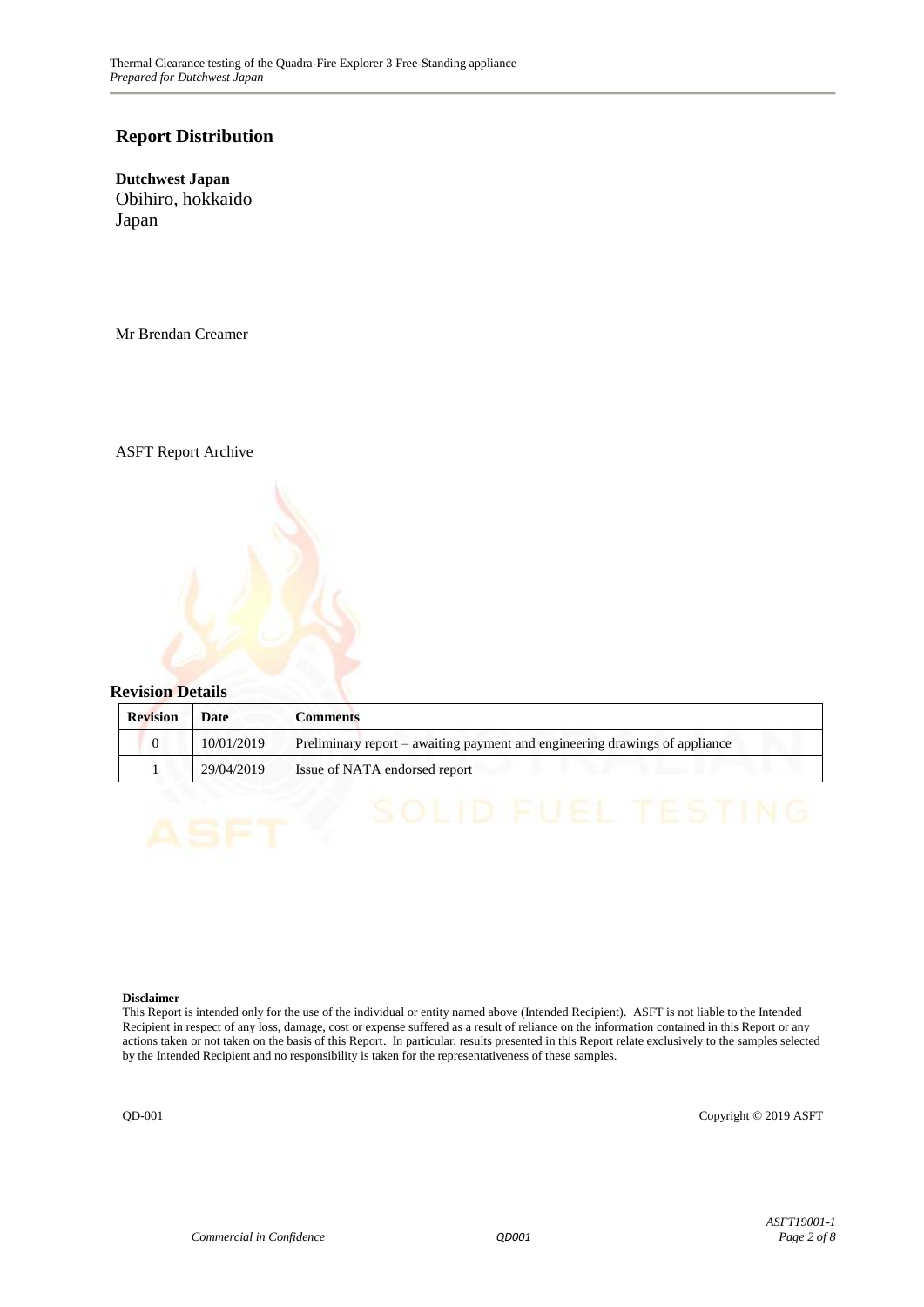#### **THERMAL CLEARANCE TESTING OF THE QUADRA-FIRE EXPLORER 3 FREE-STANDING APPLIANCE**

#### **Report**

The Quadra-Fire Explorer 3 Free-standing appliance installed with a Wildcat 6" triple flue kit with 8" decromesh casing and optional rear flue shield installed between the decromesh casing and the active flue was tested in two positions in a manner conforming to joint Australian/New Zealand Standard 2918:2018, Appendix B.

A minimum 960mm deep x 885mm wide x 6mm thick floor protector (compressed board) should be used under and in front of the appliance base when installing the appliance (see joint AS/NZS 2918:2018 3.3.2). The floor protector should extend 320mm in front of the appliance door and be placed centrally in the 885mm width. The Thermal resistivity of the floor protector is 0.08m².K/W for 6mm thick sheets.

The Quadra-Fire Explorer 3 Free-Standing solid fuel appliance installed with a Wildcat 6" triple flue kit with 8" decromesh casing with optional rear flue shield installed between the decromesh casing and the active flue the appliance conforms to the requirements of the joint AS/NZS 2918:2018 Standard, Appendix B.

The appliance and flue system were tested at the following clearances;

Position A – Parallel position 250mm<sup>\*</sup> Combustible walls 400mm 960mm 320mm 885mm \* When installed with an additional stainless steel 900mm x 180° rear flue shield fitted between the decromesh casing and the active flue, the rear wall clearance can be reduced to 150mm from a combustible Position B – Corner position Combustible walls 175mm 175mm 960mm 320mm 885mm

|               | 1.540                    |                 | $C_{\text{L}}$ $C_{\text{L}}$ $C_{\text{L}}$ $C_{\text{L}}$ $C_{\text{L}}$ $C_{\text{L}}$ $C_{\text{L}}$ $C_{\text{L}}$ $C_{\text{L}}$ $C_{\text{L}}$ $C_{\text{L}}$ $C_{\text{L}}$ $C_{\text{L}}$ $C_{\text{L}}$ $C_{\text{L}}$ $C_{\text{L}}$ $C_{\text{L}}$ $C_{\text{L}}$ $C_{\text{L}}$ $C_{\text{L}}$ $C_{\text{L}}$ $C_{\text{L}}$ |
|---------------|--------------------------|-----------------|-------------------------------------------------------------------------------------------------------------------------------------------------------------------------------------------------------------------------------------------------------------------------------------------------------------------------------------------|
| <b>Signed</b> |                          | <b>Approved</b> |                                                                                                                                                                                                                                                                                                                                           |
| <b>Name</b>   | Garry W. Mooney          | <b>Name</b>     | <b>Steve Marland</b>                                                                                                                                                                                                                                                                                                                      |
|               | <b>Technical Officer</b> |                 | Managing Director - Australian Solid                                                                                                                                                                                                                                                                                                      |
| <b>Title</b>  |                          | <b>Title</b>    | <b>Fuel Testing</b>                                                                                                                                                                                                                                                                                                                       |
| Date          | 29/04/2019               | Date            | 29/04/2019                                                                                                                                                                                                                                                                                                                                |

Figure 1 – Clearance Diagram

wall.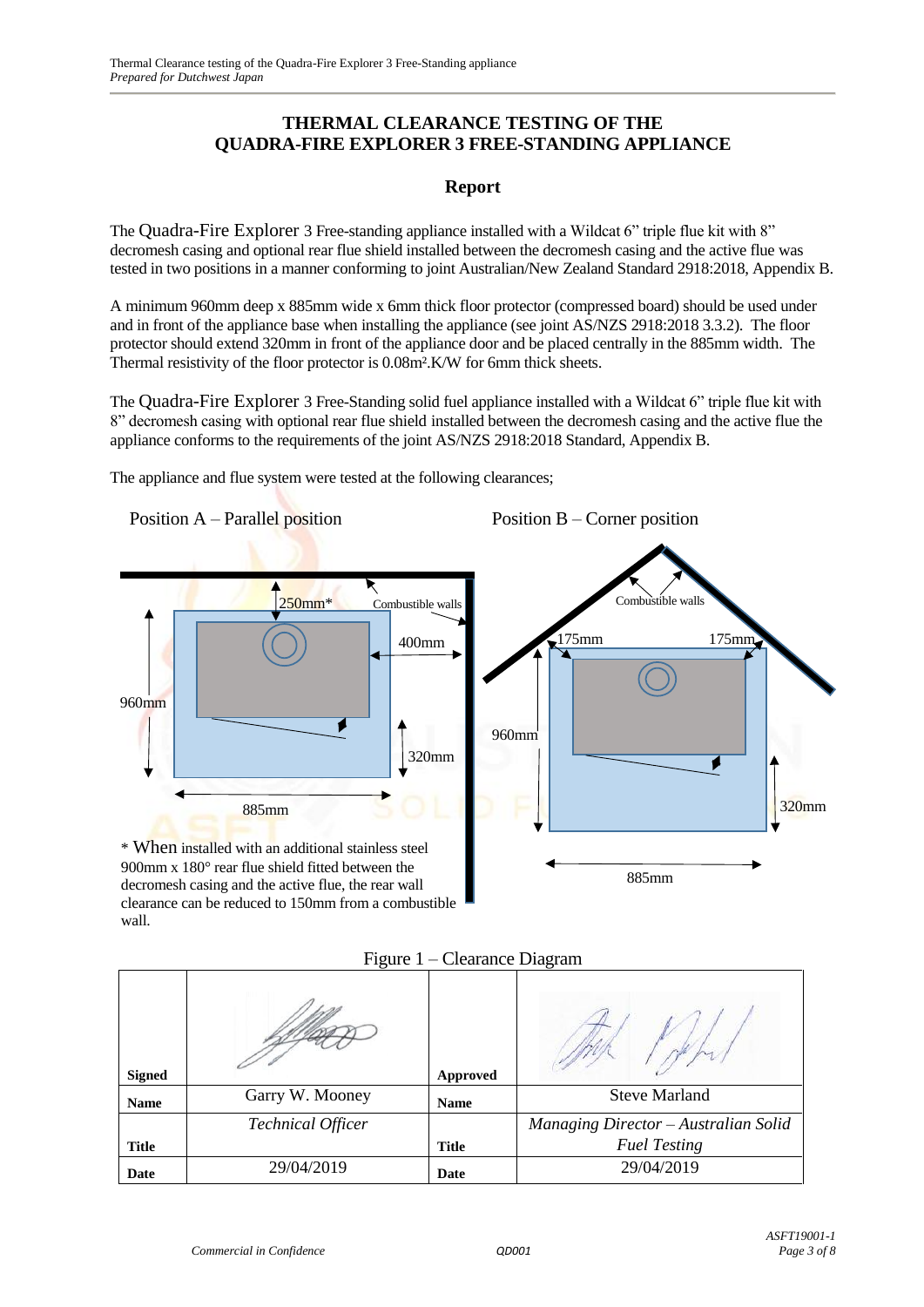# **1. INTRODUCTION**

Thermal Clearance testing of the Quadra-Fire Explorer 3 appliance and flue system took place on January 8 & 9, 2019 at the Australian Solid Fuel Testing Laboratory located at 3 Garden Street, Morwell, Victoria. The testing was performed by Mr G.W. Mooney and Mr S. Marland.

#### **2. PROCEDURE**

Testing was conducted as per Appendix B of AS/NZS2918;2018, Hot sites were located with the aid of an infra-red thermometer. Thermocouple tips were stapled onto the test surfaces, with black tape over the first 100 mm to facilitate consistent and accurate recording of temperatures. Thermocouple positions are shown in the table below;

| <b>Thermocouple</b> | Position                             | <b>Thermocouple</b> | Position                                 |
|---------------------|--------------------------------------|---------------------|------------------------------------------|
| No.                 |                                      | No.                 |                                          |
|                     | Floor - 1300mm in front of centre    | 16                  | $Floor - 150$ mm RHS of centre           |
| $\overline{c}$      | $Floor - 1200$ mm in front of centre | 17                  | $Floor - 300$ mm RHS of centre           |
| 3                   | Floor - $1050$ mm in front of centre | 18                  | $Floor - 450$ mm RHS of centre           |
| 4                   | $Floor - 900$ mm in front of centre  | 19                  | Ceiling Ring – Inner front               |
| 5                   | $Floor - 750$ mm in front of centre  | 20                  | Ceiling $Ring - 25mm$ in front           |
| 6                   | $Floor - 600$ mm in front of centre  | 21                  | Ceiling Ring – Inner side                |
| 7                   | Floor $-450$ mm in front of centre   | 22                  | Ceiling $Ring - 25mm$ to side            |
| 8                   | $Floor-300$ mm in front of centre    | 23                  | Rear wall – 586mm from corner, 776mm     |
|                     |                                      |                     | above the floor                          |
| 9                   | $Floor - 150$ mm in front of centre  | 24                  | Rear wall – 739mm from corner, 948mm     |
|                     |                                      |                     | above the floor                          |
| 10                  | $Floor - Centre of flu$              | 25                  | Rear wall $-691$ mm from corner, 1058 mm |
|                     |                                      |                     | above the floor                          |
| 11                  | $Floor - 150$ mm behind centre       | 26                  | RHS wall, 1065mm from corner, 542mm      |
|                     |                                      |                     | above the floor                          |
| 12                  | $Floor - 300$ mm behind centre       | 27                  | RHS wall, 448mm from corner, 629mm above |
|                     |                                      |                     | the floor                                |
| 13                  | $Floor - 450$ mm LHS of centre       | 28                  | RHS wall, 483mm from corner, 910mm above |
|                     |                                      |                     | the floor                                |
| 14                  | $Floor - 300$ mm LHS of centre       | 29                  | Rear wall – 551mm from corner, 988mm     |
|                     |                                      |                     | above the floor                          |
| 15                  | $Floor - 150$ mm LHS of centre       | 30                  | Ambient temperature                      |

Position A – Parallel Position

| <b>Thermocouple</b> | Position                              | <b>Thermocouple</b> | Position                                 |
|---------------------|---------------------------------------|---------------------|------------------------------------------|
| No.                 |                                       | No.                 |                                          |
| 19                  | Ceiling Ring – Inner front            | 25                  | LHS wall $-719$ mm from corner, $719$ mm |
|                     |                                       |                     | above the floor                          |
| 20                  | Ceiling $Ring - 25mm$ in front        | 26                  | RHS wall, 797mm from corner, 656mm above |
|                     |                                       |                     | the floor                                |
| 21                  | Ceiling $Ring - Inner side$           | 27                  | RHS wall, 920mm from corner, 593mm above |
|                     |                                       |                     | the floor                                |
| 22                  | Ceiling $Ring - 25mm$ to side         | 28                  | RHS wall, 790mm from corner, 932mm above |
|                     |                                       |                     | the floor                                |
| 23                  | LHS wall $-$ 894mm from corner, 585mm | 29                  | LHS wall, 809mm from corner, 640mm above |
|                     | above the floor                       |                     | the floor                                |
| 24                  | LHS wall $-737$ mm from corner, 945mm | 30                  | Ambient temperature                      |
|                     | above the floor                       |                     |                                          |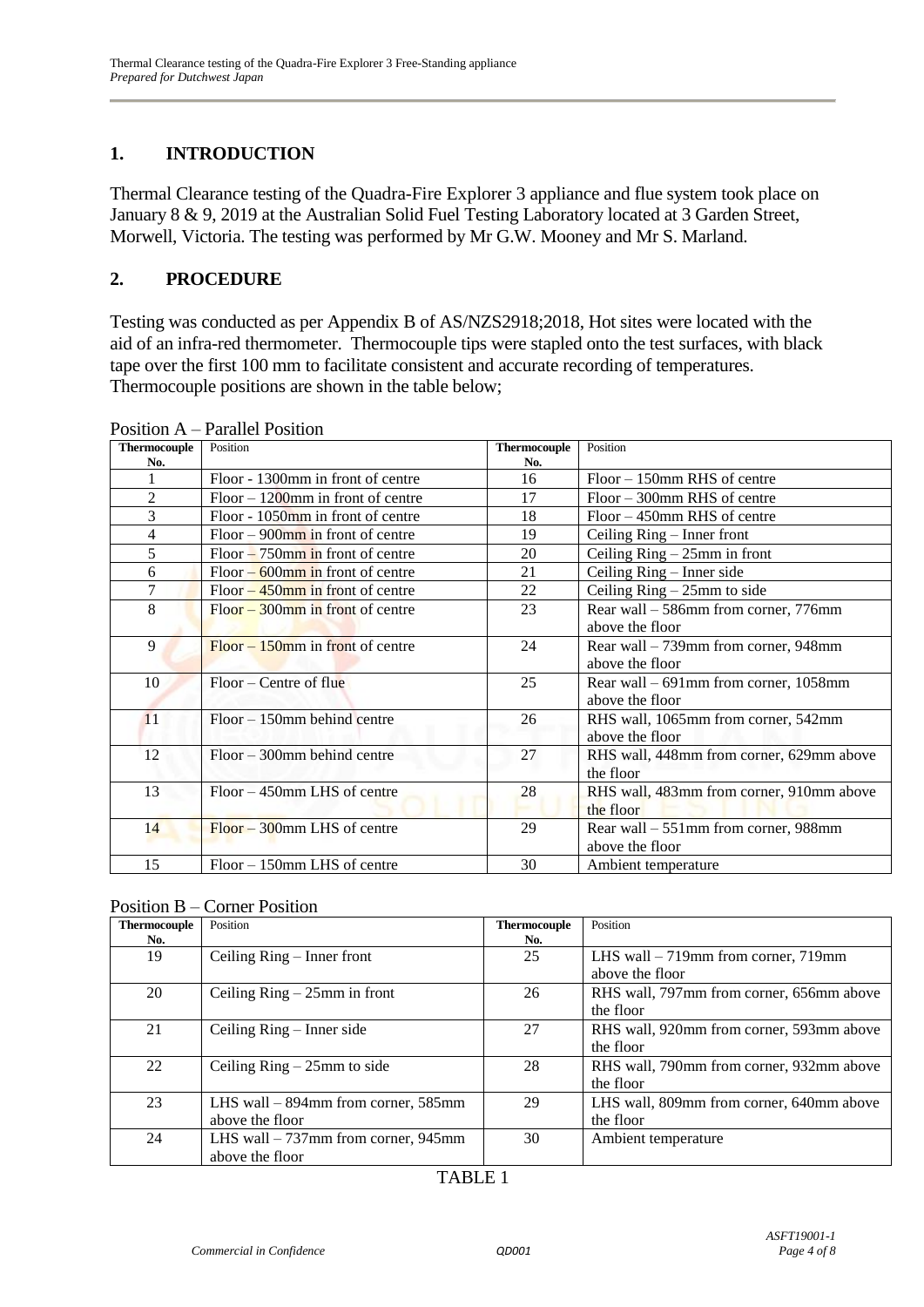#### **3. TEST FUEL**

Testing was conducted with Pinus Radiata as the test fuel which had a moisture content of 10.2% moisture. Each firewood piece was 300mm x 100mm x 40mm.

#### **4. FLUE SYSTEM**

The flue system used during testing was a Wildcat 6" triple flue kit with 8" decromesh casing and optional rear flue shield was supplied by Wildcat Industries (Aust) Pty Ltd. This flue system has not been tested to joint AS/NZS 2918:2018, Appendix F. The flue height was  $4.6 \pm 0.1$ m from the floor protector. Appendix 1 shows details of the flue system.

#### **5. RESULTS**

#### **5.1 High Fire Test**

The appliance was fired in accordance with Section B9.1 of AS/NZS2918;2018. The level of fuel was maintained between 50-75% of the full volume level of the fuel chamber during the High Fire test.

The average fuel load for initiating the High Fire tests was 12.0kg with an average refuelling rate of 1.2kg/10 minutes.

During High Fire testing it was found that the highest surface temperatures occurred when the primary air control of the appliance was fully open.

#### **5.2 Flash Fire Test**

Immediately after the High Fire test was completed, sufficient embers were removed to bring the fire bed to a level of 15-25% of the fuel chamber volume. The appliance was then fired in accordance with Section B9.2 of AS/NZS2918;2018.

The average fuel load for initiating the Flash Fire tests was 9.9kg.

The highest temperature rises were achieved by leaving the main door resting against the door catch and the ash pan door open with the primary air fully open.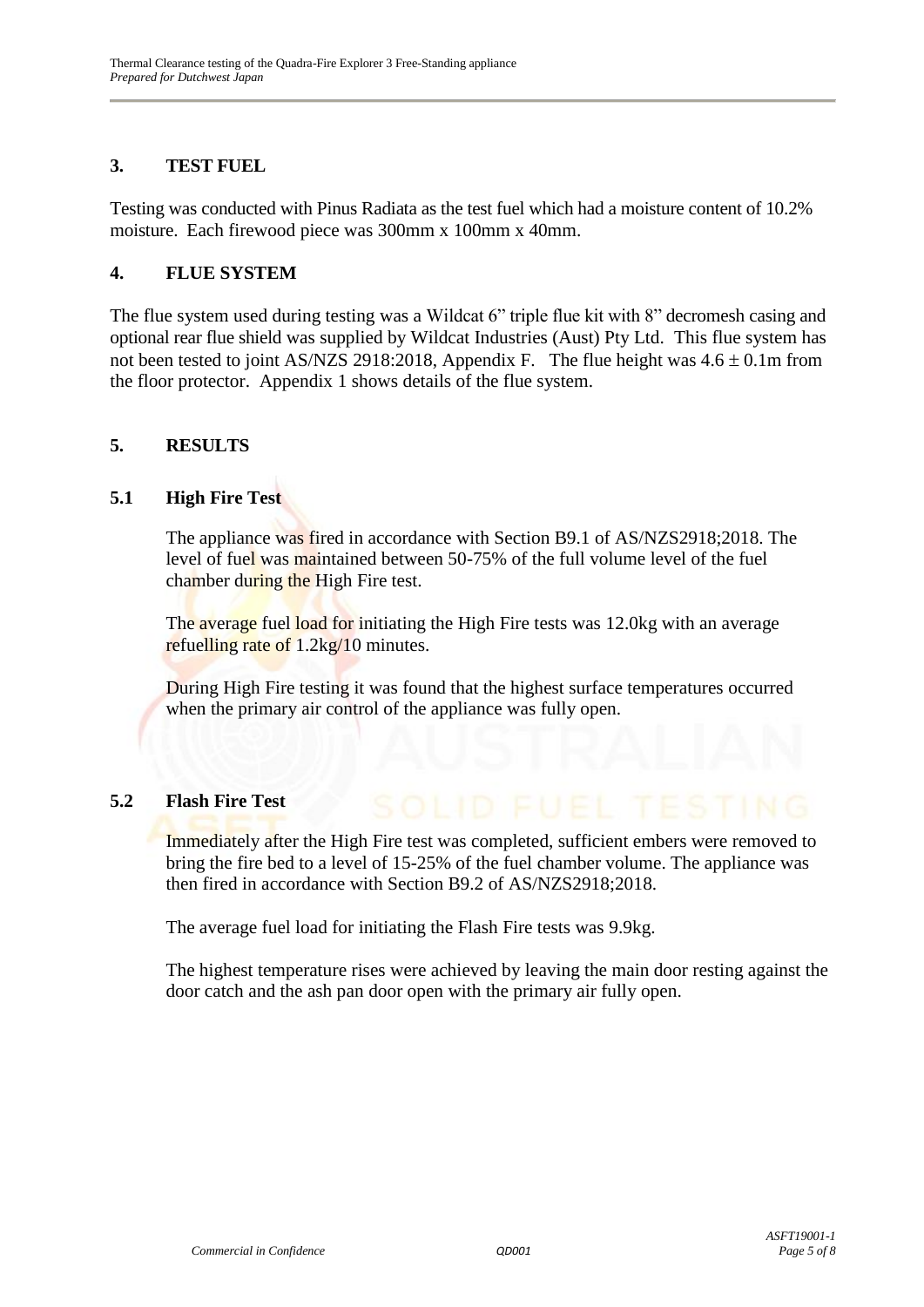#### **5.3 Ambient and Test Surface Temperatures**

The Tables below show the Ambient temperatures and test surfaces temperatures during testing of the appliance and flue combination;

| <b>Position</b> | <b>High Fire</b> | <b>Flash Fire</b> |
|-----------------|------------------|-------------------|
|                 | $10.5 - 24.3$    | $21.2 - 31.6$     |
|                 | $21.8 - 27.8$    | $22.1 - 27.1$     |

#### *Ambient Temperature RangeC*

#### *Maximum Surface Temperature Rise above Ambient - Position A*

| <b>Position</b>  | <b>Thermocouple</b><br><b>Number</b> | <b>High Fire</b><br>Test $(^{\circ}C)$ | <b>Thermocouple</b><br><b>Number</b> | <b>Flash Fire</b><br>Test $(^{\circ}C)$ |
|------------------|--------------------------------------|----------------------------------------|--------------------------------------|-----------------------------------------|
| Floor            |                                      | 60.7                                   |                                      | 56.6                                    |
| Ceiling          | 19                                   | 22.9                                   | 19                                   | 27.7                                    |
| <b>Rear Wall</b> | 29                                   | 60.3                                   | 23                                   | 52.2                                    |
| Side Wall        |                                      | 60.7                                   |                                      | 76.9                                    |

#### *Maximum Surface Temperature Rise above Ambient - Position B*

| <b>Position</b> | <b>Thermocouple</b><br><b>Number</b> | <b>High Fire</b><br>Test $(^{\circ}C)$ | <b>Thermocouple</b><br><b>Number</b> | <b>Flash Fire</b><br>Test $(^{\circ}C)$ |
|-----------------|--------------------------------------|----------------------------------------|--------------------------------------|-----------------------------------------|
| <b>Ceiling</b>  | 19                                   | 25.5                                   | 19                                   | 29.7                                    |
| <b>RHS Wall</b> | 26                                   | 62.2                                   | 26                                   | 74.9                                    |
| <b>LHS Wall</b> | 24                                   | 60.0                                   | 24                                   | 79.3                                    |

#### **5.4 Uncertainty of Measurement Statement**

- 5.5.1 The uncertainty of distance measurement for determining clearance distances was not greater than  $\pm$  3mm.
- 5.5.2 The uncertainty of temperature measurement during the entire test period was a maximum of  $\pm 2$ °C at a 95% confidence level.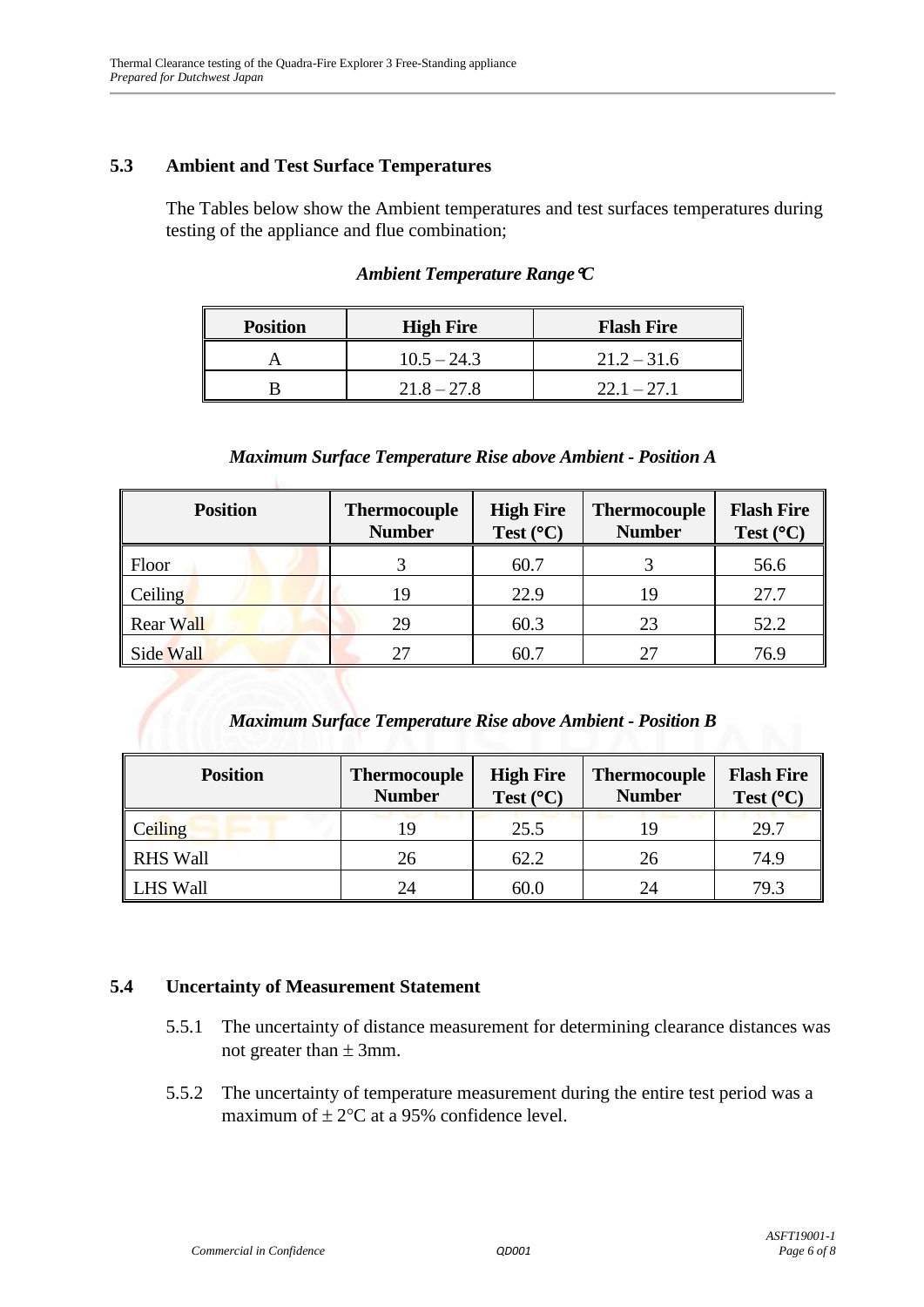# **6. APPLIANCE CONSTRUCTION DETAILS**

The test results reported directly relate to the appliance/flue system tested. The details of the appliance given in this section include features which may affect safety clearances. Any change in the design/construction of this appliance or flue may invalidate this report. Below are the constructions details of the appliance;

| Appliance Model Name: Quadra-Fire Explorer III                         |                                                                                      | Serial No: CV06301407                                                                                                      |
|------------------------------------------------------------------------|--------------------------------------------------------------------------------------|----------------------------------------------------------------------------------------------------------------------------|
| Manufacturer: Hearth & Home Technologies                               |                                                                                      |                                                                                                                            |
| Overall Height: 805mm                                                  | Overall Depth: 643mm                                                                 | Overall Width: 765mm                                                                                                       |
| Top Plate Width: 765mm                                                 | Top Plate Depth: 465mm                                                               | Top Plate Thickness: 8mm                                                                                                   |
|                                                                        |                                                                                      | Appliance legs Height: 210mm Depth: $2\times35$ - 75mm & $2\times35$ - 110mm Width: $2\times35$ - 70mm & $2\times35$ -95mm |
| Usable Firebox Height: 314 - 324mm                                     | Width: 562mm                                                                         | Depth: 405mm                                                                                                               |
| Usable Firebox Volume: 71.43 Litres                                    |                                                                                      |                                                                                                                            |
|                                                                        | Firebox Material Type/Seam Fully Welded: Fully welded 5mm steel                      |                                                                                                                            |
|                                                                        | Firebrick Type: Fully lined up to 230mm with 30mm thick ceramic                      |                                                                                                                            |
| Main Door Opening Height: 330mm                                        |                                                                                      | Width: 485mm                                                                                                               |
| Door Height: 433mm                                                     | Width: 596mm                                                                         | Depth: 30mm                                                                                                                |
| Door glass Height: 330mm                                               | Width: 510mm                                                                         |                                                                                                                            |
| Fuel loading door on top of appliance: 543×272×8mm                     |                                                                                      |                                                                                                                            |
| Primary Air Location: Below firebox at front                           |                                                                                      |                                                                                                                            |
|                                                                        | Dimension of Primary Air: 1 bullet shaped slot @ 76mm long x $13 - 38$ mm wide       |                                                                                                                            |
| Area of Primary (mm <sup>2</sup> ): 2310mm <sup>2</sup>                |                                                                                      |                                                                                                                            |
| Fitted with 20 minute delayed timer for primary air                    |                                                                                      |                                                                                                                            |
| 1 hole 12.65mm dia & 7 holes 9.46mm dia                                |                                                                                      | Boost Air Location: Above door at front of firebox 19 holes 7.94mm dia and Below door at front of firebox facing in,       |
|                                                                        | Dimensions of Boost Air: 1 hole 12.65mm, 7 holes 9.46mm and 19 holes 7.94mm diameter |                                                                                                                            |
| Area of Boost Air: 1558.66mm <sup>2</sup>                              |                                                                                      |                                                                                                                            |
| holes. All holes facing forward                                        |                                                                                      | Secondary/Tertiary Air Location: 3 tubes below baffle, 2 tubes with 17×4.76mm holes each. Front tube 25×4.76mm             |
| Dimension of Secondary/Tertiary Air: 59×4.76mm                         |                                                                                      |                                                                                                                            |
| Area of Secondary/Tertiary Air (mm <sup>2</sup> ): 1050mm <sup>2</sup> |                                                                                      |                                                                                                                            |
| Baffle Plate size: 627×347×20 - 90mm                                   |                                                                                      |                                                                                                                            |
| Flue Dimensions: 152mm                                                 |                                                                                      |                                                                                                                            |
| <b>Spigot Dimensions:</b>                                              | OD: 162mm                                                                            | ID: 155mm                                                                                                                  |
| Spigot to Rear of Appliance: 22mm                                      |                                                                                      |                                                                                                                            |
| Rear Internal to External Heat Shield: 57mm                            |                                                                                      |                                                                                                                            |
| Firebox to Side External Heat Shield: N/A                              |                                                                                      |                                                                                                                            |
| Heat Shield Material Type: 1.2mm steel                                 |                                                                                      |                                                                                                                            |
| Water Heater Fitted: No                                                |                                                                                      |                                                                                                                            |
| Fan Location/Speeds: No                                                |                                                                                      |                                                                                                                            |
| Catalytic Combustor fitted: No                                         |                                                                                      |                                                                                                                            |
| Grate: No                                                              |                                                                                      |                                                                                                                            |
| Ash pan fitted                                                         |                                                                                      |                                                                                                                            |
|                                                                        | NOTE: Accuracy of measurement is $\pm 5\%$ of the measured value                     |                                                                                                                            |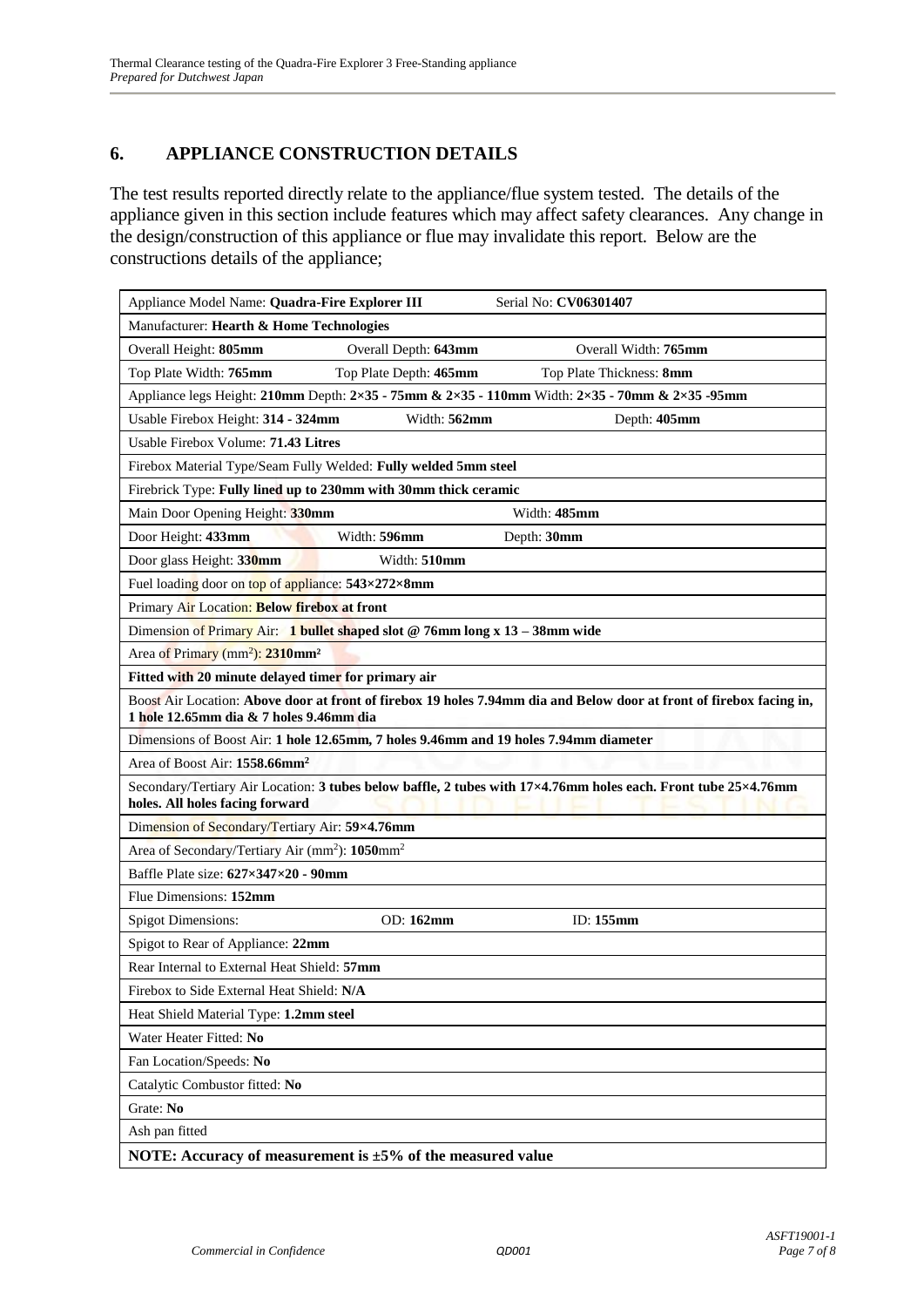### **7. CONCLUSION**

The Quadra-Fire Explorer 3 Free-standing appliance installed with a Wildcat 6" triple flue kit with 8" decromesh casing and optional rear flue shield, conforms to the requirements of Australian/New Zealand Standard 2918:2018, with respect to floor, ceiling, side wall and rear wall surface temperatures, when tested in the test positions shown in Figure 1 of this report in accordance with Appendix B of AS/NZS2918;2018.